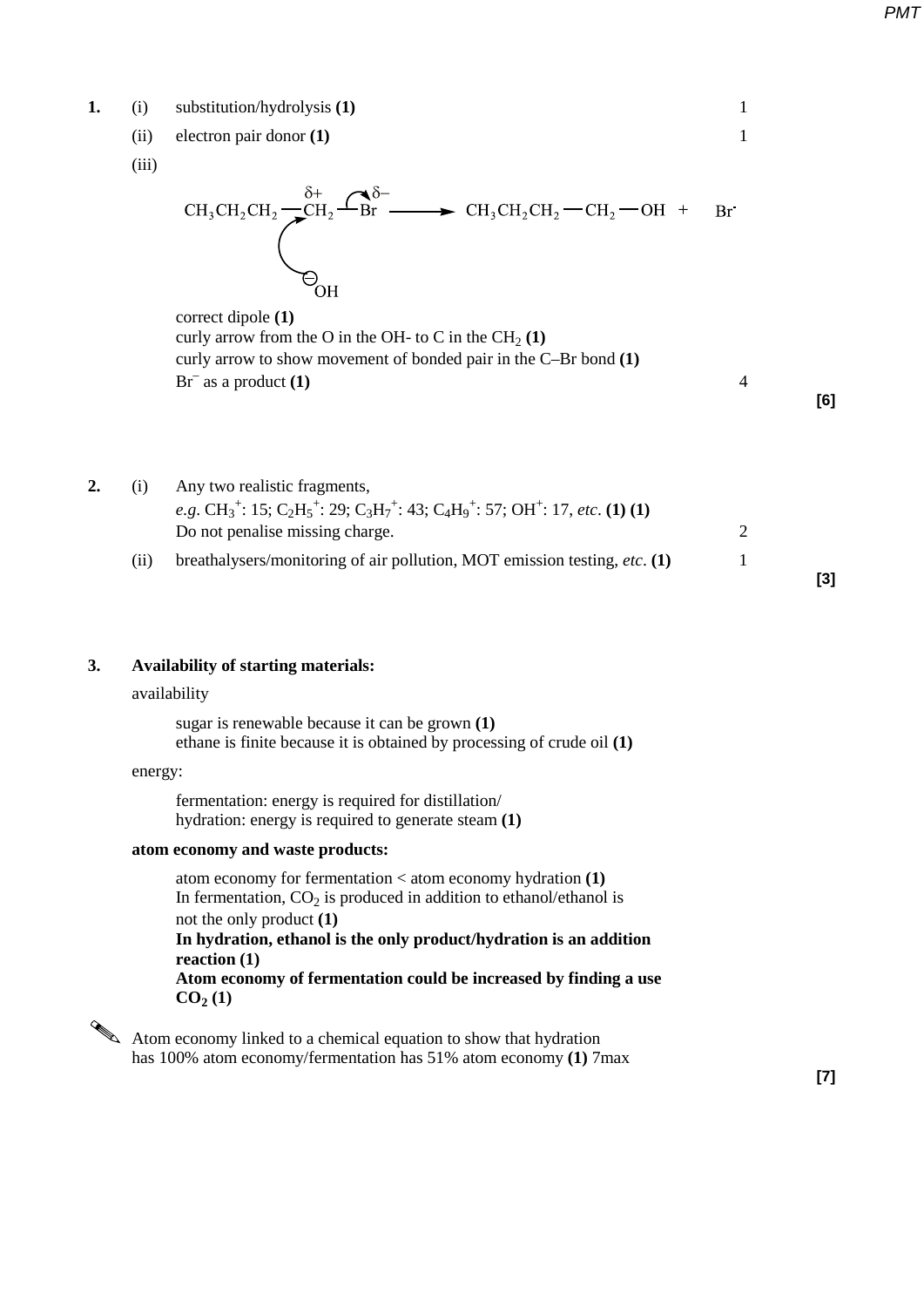| (a) | (volatile components) can escape/distil out (1)<br>(1)<br>ethanal is most volatile/bpt less than 60 $\degree$ C/partial oxidation (1) | 2 |     |
|-----|---------------------------------------------------------------------------------------------------------------------------------------|---|-----|
|     | (volatile components) cannot escape/ refluxed (1)<br>(11)<br>complete oxidation will be achieved/oxidised to the acid $(1)$           | 2 |     |
| (b) | $C_2H_5OH + 2[O] \rightarrow CH_3COOH + H_2O$<br>$C_2H_5OH$ , 2[O] and CH <sub>3</sub> COOH (1)<br>rest of equation $(1)$             |   |     |
|     |                                                                                                                                       |   | [6] |

| 5. | (1)   | $C_6H_{12}O_6$ (aq) $\rightarrow$ 2C <sub>2</sub> H <sub>5</sub> OH( <i>l</i> ) or (aq) + 2CO <sub>2</sub> (g) | balanced equation |     |
|----|-------|----------------------------------------------------------------------------------------------------------------|-------------------|-----|
|    |       | state symbols can be awarded only if equation shows $C_6H_{12}O_6$ ,                                           |                   |     |
|    |       | $C_2H_5OH$ and $CO_2$                                                                                          |                   |     |
|    | (iij) | anaerobic, aqueous, temp range $25 - 40^{\circ}$ C/warm to just above room temp                                |                   |     |
|    | (iii) | no more bubbles/gas/ $CO2$                                                                                     |                   |     |
|    |       |                                                                                                                |                   | [5] |

|  | (a) (i) phosphoric acid/ $H^{\dagger}$ /sulphuric acid |  |
|--|--------------------------------------------------------|--|
|  | (ii) lone/electron pair of electrons acceptor          |  |

$$
(b) (i)
$$



| Step 1 | curly arrow from $\pi$ -bond to H <sup>+</sup>       |  |
|--------|------------------------------------------------------|--|
| Step 2 | curly arrow from lone pair on the $O^{\delta}$ to C+ |  |
| Step 3 | curly arrow from $O$ —H bond to $O$ +                |  |
|        |                                                      |  |

(ii) catalyst … no marks because it is **not** consumed/used up in the reaction/owtte 1

**[6]**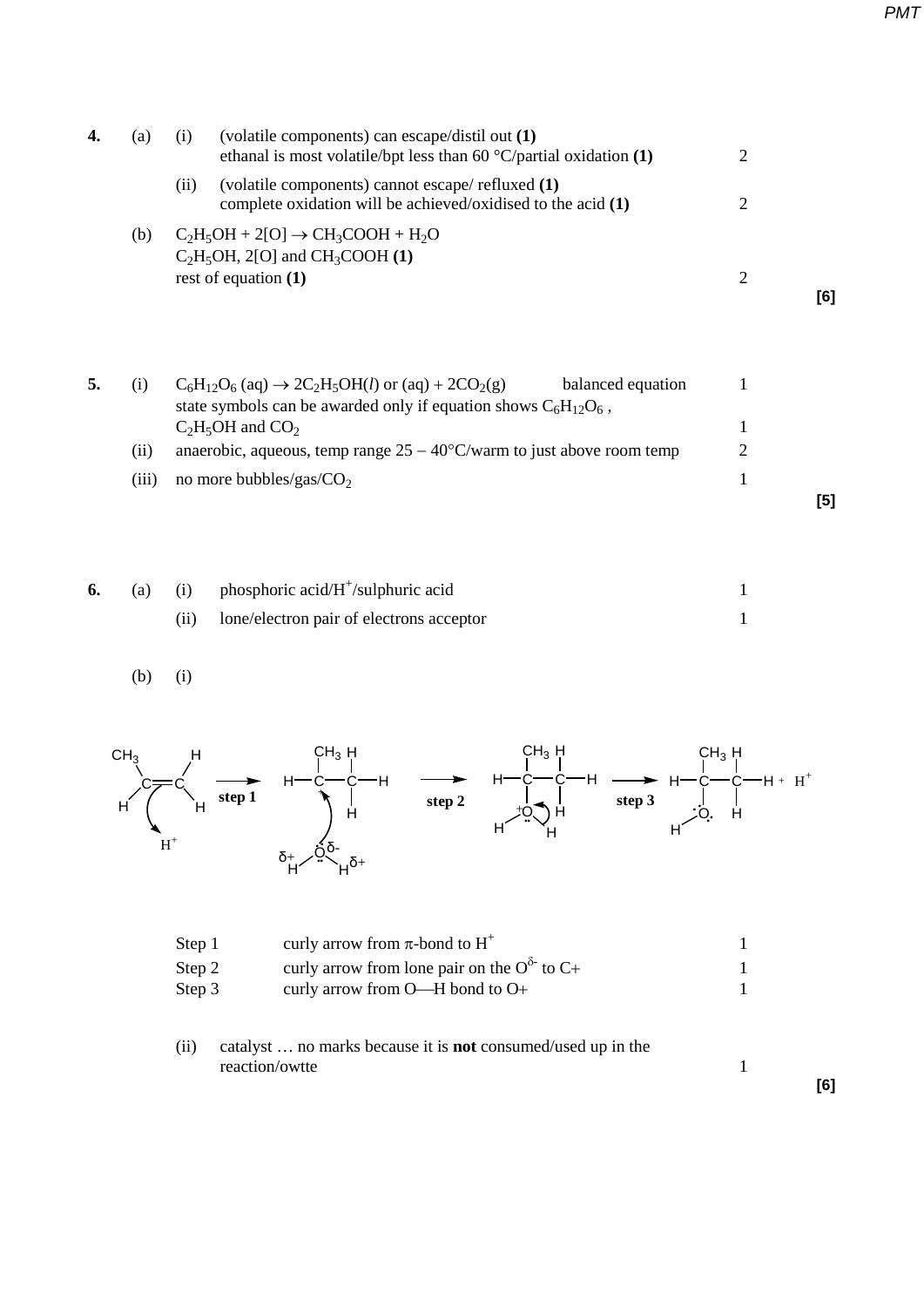# **7.** CH<sub>3</sub>CH(OH)CH<sub>3</sub> + 4<sup>1</sup>/<sub>2</sub>O<sub>2</sub>  $\rightarrow$  3CO<sub>2</sub> + 4H<sub>2</sub>O/C<sub>3</sub>H<sub>8</sub>O

*(1 mark if correct formula for all four chemicals and 1 mark for correct balancing)*



Minimum − must display/show C=C

**[3]**

**[2]**

10. (a) (i) 
$$
H^+
$$
  
\n $Cr_2O_7$ <sup>2-</sup>  
\n(ii) Orange to green/black/blue  
\n1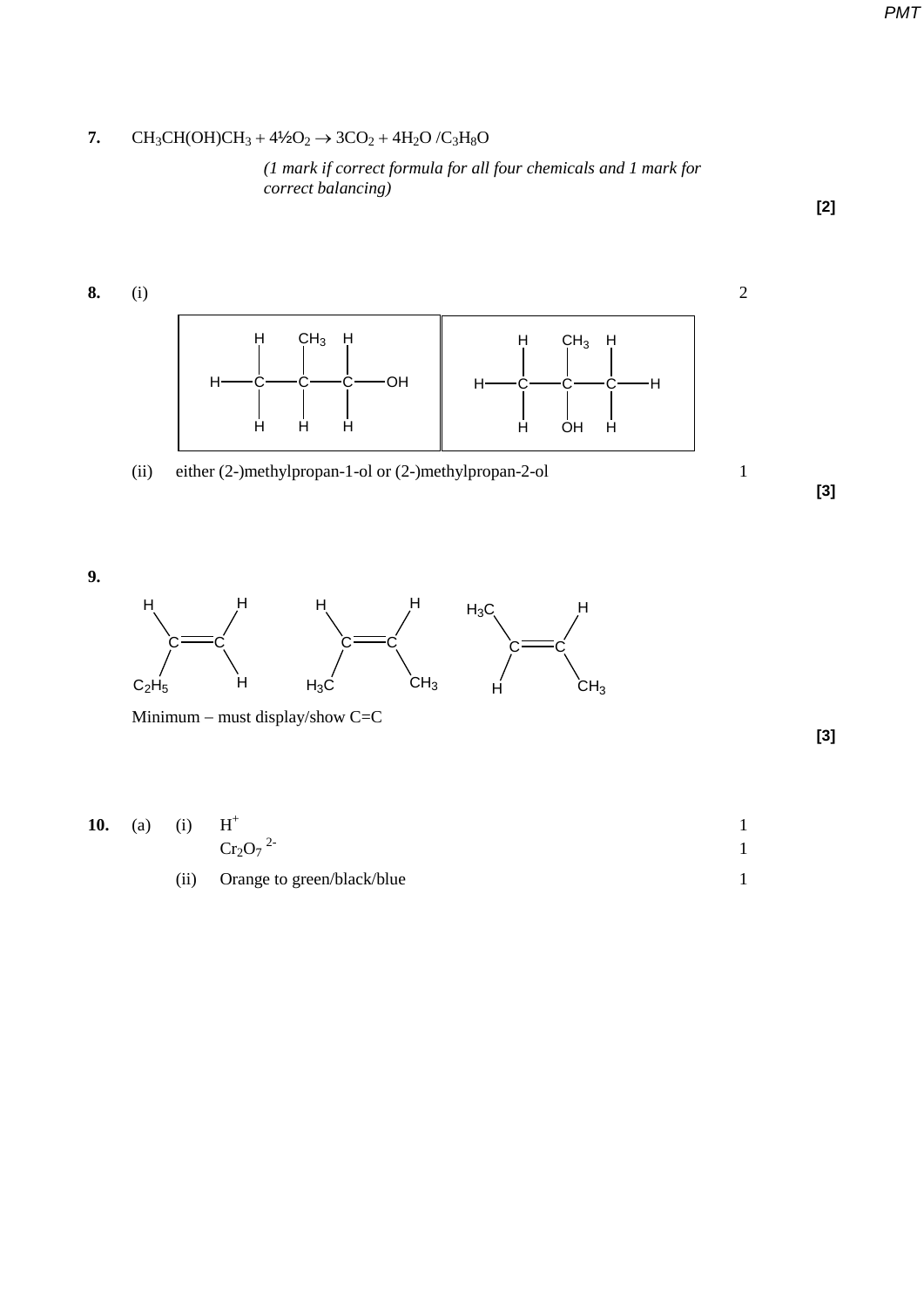| (b) | (1)   | contains a C=O/aldehyde, ketone, carboxylic acid and ester/<br>carbonyl/carbonyl in an aldehyde                                                                          |  |
|-----|-------|--------------------------------------------------------------------------------------------------------------------------------------------------------------------------|--|
|     | (i)   | does <b>not</b> contain a O–H/ (hydrogen bonded in a) carboxylic acid                                                                                                    |  |
|     | (111) | distillation (no mark) <b>because</b> distillation allows loss of volatile<br>components/removes butanal from oxidising mixture                                          |  |
|     |       | prevents formation of RCOOH/ partial oxidation would be achieved<br>or reverse argument for reflux not being used<br>in that reflux prevents loss of volatile components |  |
|     |       | hence complete oxidation would be achieved/RCOOH would be formed                                                                                                         |  |
|     |       | v                                                                                                                                                                        |  |

**[7]**



(ii)  $H_2SO_4/Al_2O_3/(\text{hot})$  pumice/ $H_3PO_4$  1  $(H<sub>2</sub>SO<sub>4</sub>(aq)$  or dil  $H<sub>2</sub>SO<sub>4</sub>$  loses the mark)

 $(iii)$  1



 $\rm C_6H_{11}OH$  /  $\rm C_6H_{12}O$   $\rightarrow$   $\rm C_6H_{10}+H_{2}O$ 

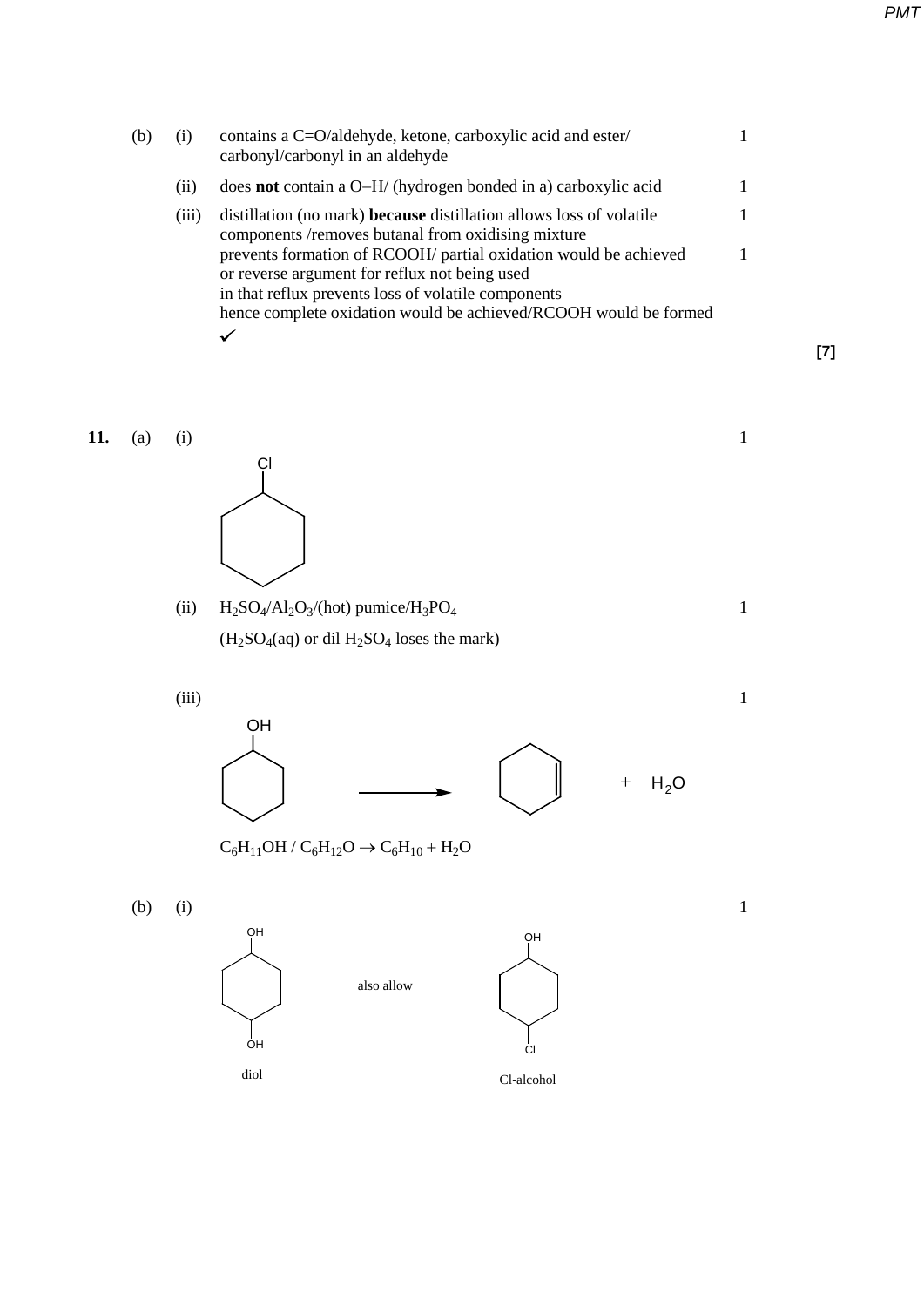*PMT*





Cl



**[6]**

**12.** (i) *low volatility*, = **high** boiling point/ not easy to vapourise/owtte 1 *intermolecular bonds*. = bonds/forces/attractions **between** molecules 1 (ii) type of intermolecular bond = hydrogen bond 1 dipoles on both O-H bonds 1 H-bond shown as a 'dashed bond' 1 H H <sup>H</sup> <sup>H</sup> C

δ–

H  $\delta^+$ (iii) (The boiling point of glycerol will be higher than ethanol because there are) more OH groups ∴ more H-bonds 1

H

O

 $\delta$ –

 $\circ$   $_{\delta+}$   $_{H}$   $_{C}$ 

H

C

H

H

δ+

H

H

C

H

**[6]**

**13.** (a) (i) butan-2-ol by name or by formula  $\checkmark$  1 (ii)  $\sim$ :OH $^{-}$ 

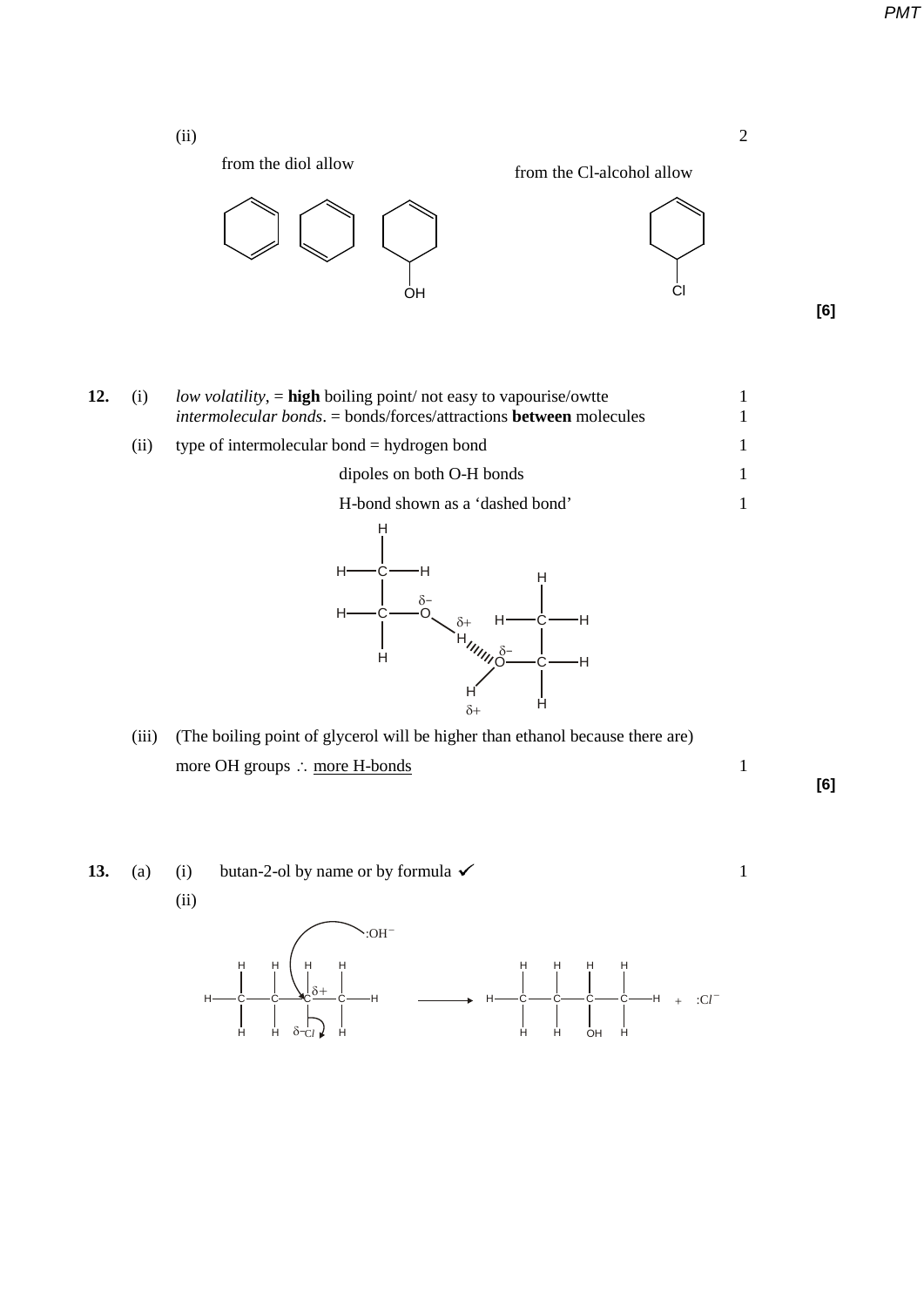



|  | 15. (a) (i) $H_2SO_4$ – any mention of (aq) loses the mark |  |
|--|------------------------------------------------------------|--|
|  | any correct formula/structure or name for benzoic acid     |  |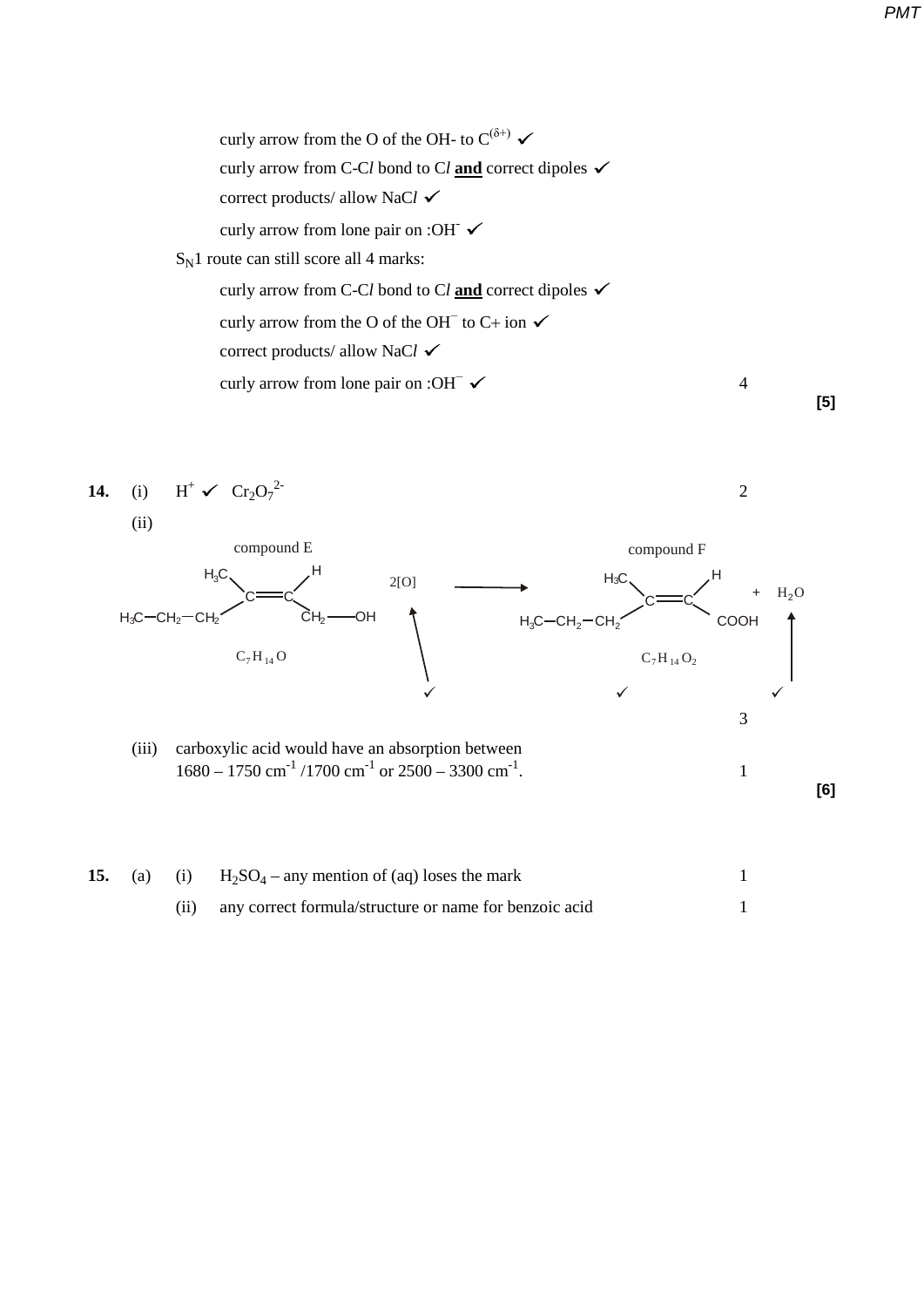*PMT*



| (iii) | volatile/low boiling/gas/non-toxic/non-flammable/unreactive/liquefied under<br>pressure/inert |  |
|-------|-----------------------------------------------------------------------------------------------|--|
| (iv)  | homolytic = bonded pair split equally/ each retains 1 electron                                |  |
|       | fission $=$ bond breaking                                                                     |  |
| (v)   | C-Cl (no mark) because it is the weaker bond                                                  |  |
| (V1)  | $Cl\bullet$                                                                                   |  |
|       | $\bullet$ CF <sub>3</sub> (allow CF <sub>3</sub> $\bullet$ )                                  |  |
|       |                                                                                               |  |

*(lack of 'dots' penalise once)* 

17. 
$$
C_6H_{12}O_6 \rightarrow 2C_2H_5OH + 2CO_2
$$

$$
(C_2H_5OH\ \&\ CO_2\ \checkmark)
$$

**[2]**

**[8]**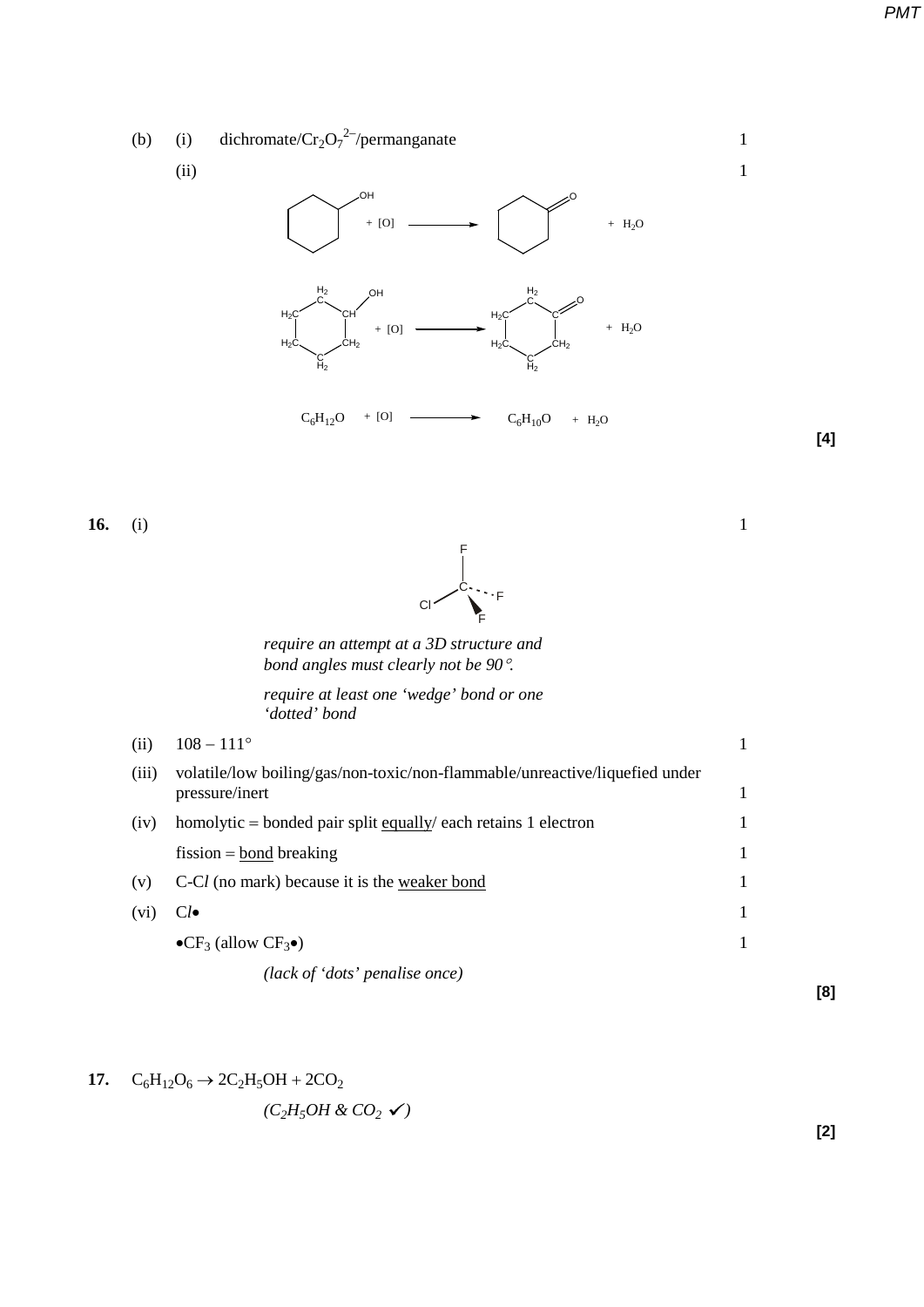

| hydrogen bond between O in one O-H<br>and H in the other O-H |  |
|--------------------------------------------------------------|--|
| lone pair from O involved in the H-bond                      |  |
|                                                              |  |

| 19. | (a) | (volatile components) can escape/distil out<br>(i)                       |   |
|-----|-----|--------------------------------------------------------------------------|---|
|     |     | ethanal is most volatile/b pt less than $60^{\circ}$ C/partial oxidation |   |
|     |     | (volatile components) cannot escape/refluxed<br>(11)                     |   |
|     |     | complete oxidation will be achieved/oxidised to the acid                 |   |
|     |     |                                                                          |   |
|     | (b) | $C_2H_5OH + 2[O] \rightarrow CH_3COOH + H_2O$                            |   |
|     |     | $(CH_3COOH + H_2O \checkmark)$                                           | 2 |
|     |     |                                                                          |   |
|     | (c) | spectrum C                                                               |   |

| spectrum C only shows absorption at 1700 cm <sup>-1</sup> for the C=O                  |     |
|----------------------------------------------------------------------------------------|-----|
| the other two spectra contain the OH group absorption at approx $3000 \text{ cm}^{-1}$ | [9] |
|                                                                                        |     |

|  |  | <b>20.</b> (a) (i) reaction 1 |  |
|--|--|-------------------------------|--|
|  |  | $(ii)$ reaction 4             |  |
|  |  | $(iii)$ reaction 3            |  |

**[3]**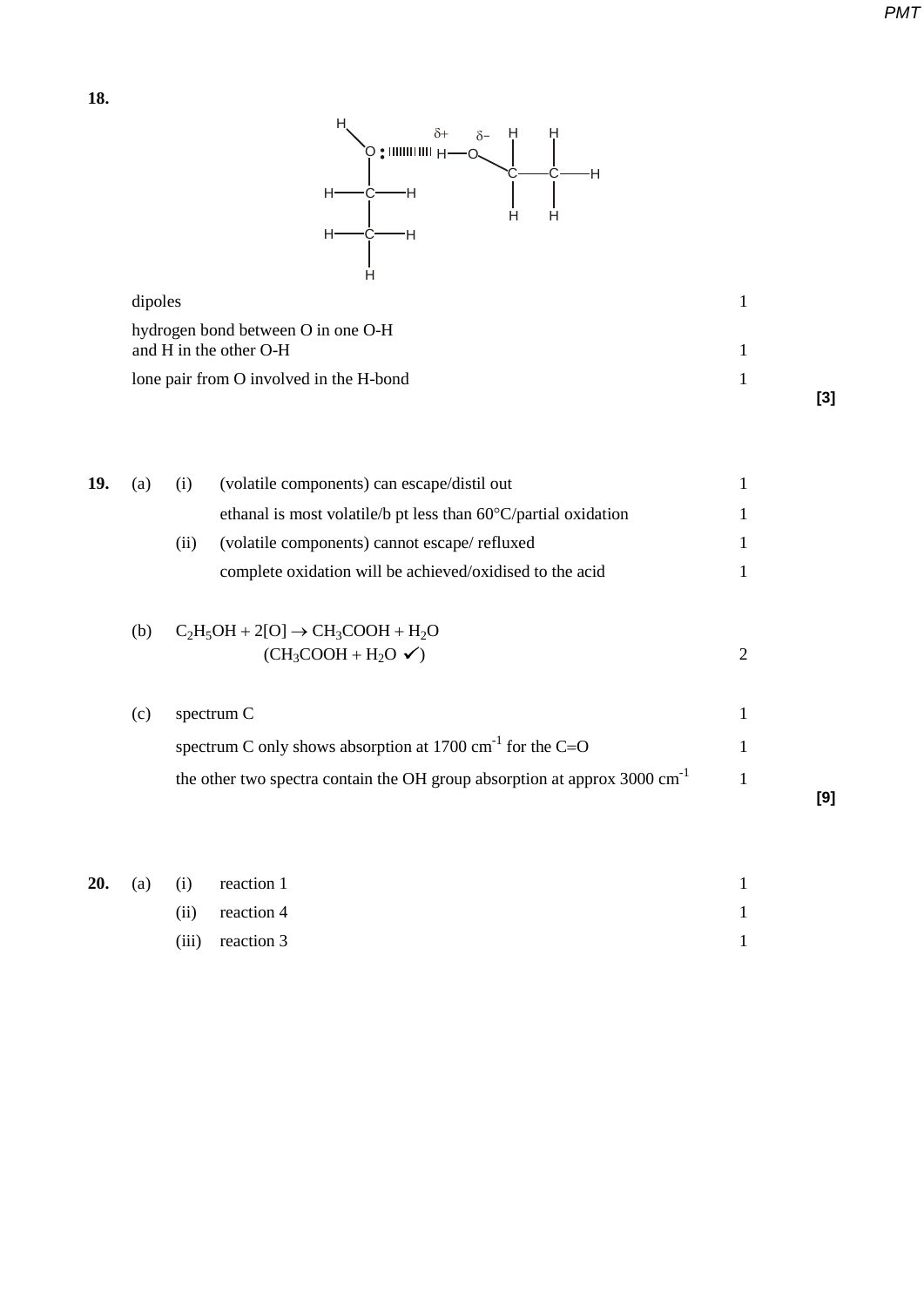(b) (i) lone pair/electron pair donor 1  $H_3C$ —CH<sub>2</sub>—CH<sub>2</sub>—CH<sub>2</sub>—CH<sub>2</sub>—CH<sub>2</sub>—CH<sub>2</sub>—OH + Cl<sup>-</sup> ..........  $'$ വ $-$ Correct dipole 1 Curly arrow from the O in the OH $\tau$  to C in the CH<sub>2</sub> 1 Curly arrow to show movement of bonded pair in the C-Cl bond 1 C*l* as a product 1

- (c) (i) same molecular formula , different structure/arrangement of atoms. 2 (same formula, different structure.)
	- $(i)$  2

|   | $\checkmark$ |   |  |
|---|--------------|---|--|
| В |              | D |  |
|   |              |   |  |

(d) (i) addition, (not additional) 1 (ii) poly(propene)/ polypropene/ polypro-1-ene, polypropylene 1  $(iii)$  1  $\mathrm{c}{-}\mathrm{c}{-}\mathrm{c}{-}\mathrm{c}$ H H  $\zeta$ H<sub>3</sub>  $\mathsf{C}\mathsf{H}_3$ 

H

H

H

**21.** (a) (i) prop-2-en-1-ol  $CH_2=CHCH_2OH$  must show the C=C double bond 1 **acrolein**

H



*must clearly show the aldehyde group and the C=C* 

(ii) alkene/C=C double bond 1







 $\sim$  1

**[15]**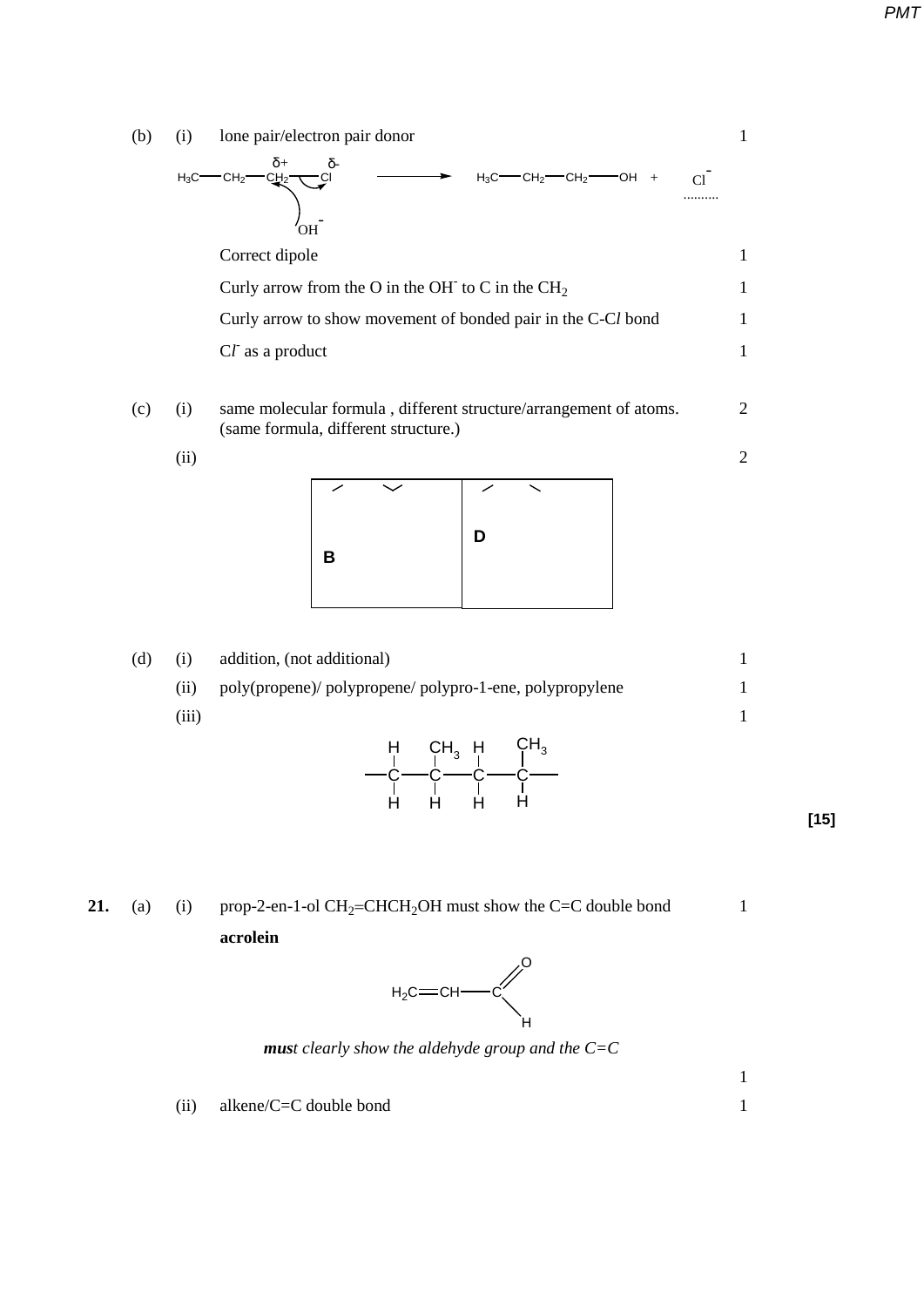

**22.** (i)  $CH_2CHCH_2OOCCHCH_2/(C_6H_8O_2)$  1  $H_2O$  1  $(i)$  2  $H_2C = CH - CH_2 - O - C$  CH  $= CH_2$ o<br>||  $H_2C = CH \rightarrow C \rightarrow O \rightarrow CH_2 \rightarrow CH \rightarrow CH \rightarrow CH$ o<br>Il or

*1 mark if the ester group, 1 mark for the rest of the molecule. COO/CO2 without displaying the ester, they can still get 1 mark.*

**[4]**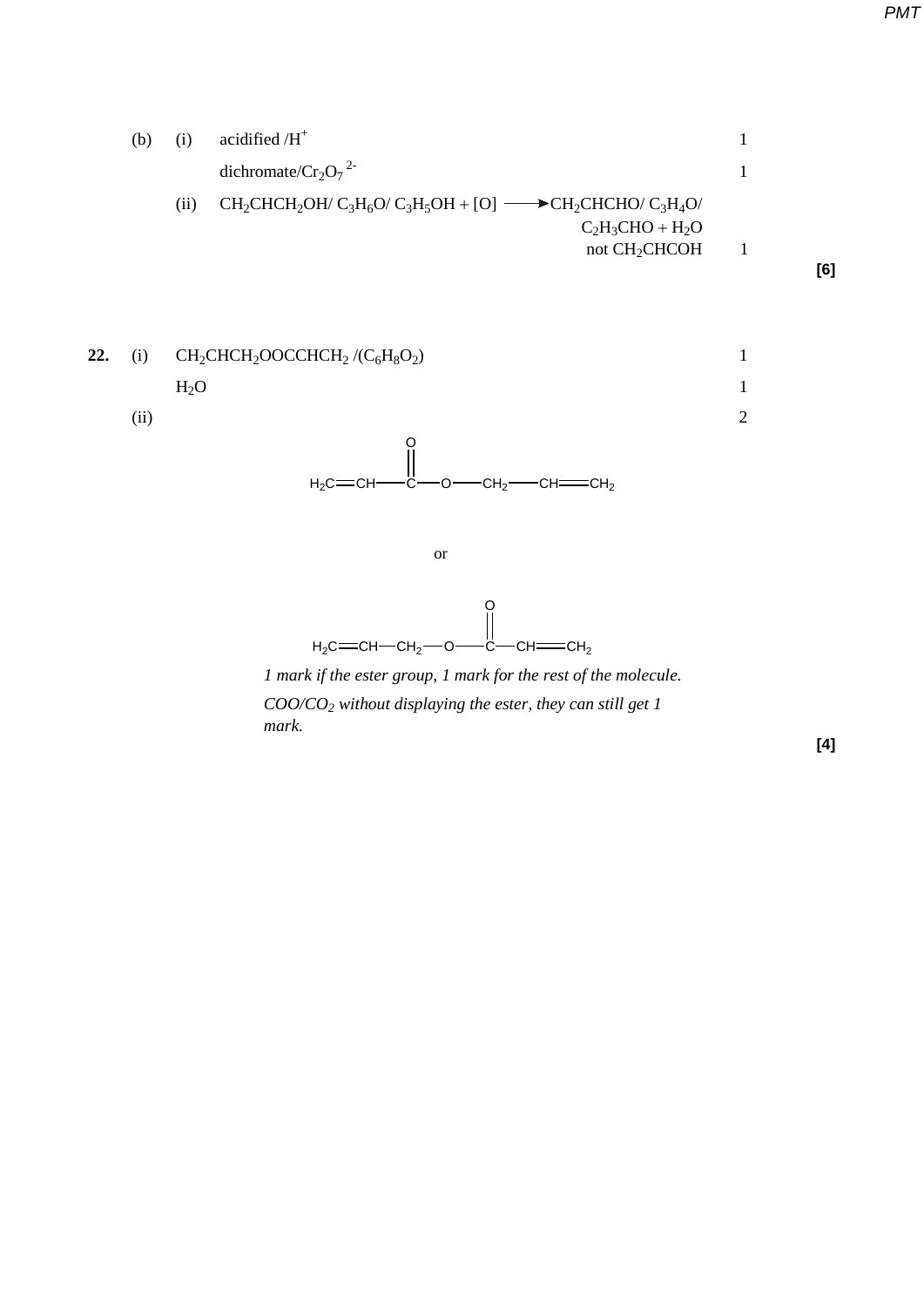**23.** Essential marks:

| Order                | RI>RBr>RCl/owtte                                                                                   |  |
|----------------------|----------------------------------------------------------------------------------------------------|--|
| reason for the order | C-I bond weakest/length/C-Cl bond strongest and<br>mention/intermolc forces loses the mark         |  |
| an equation          | $Ag+ + X- \longrightarrow AgX$ (solid or ppt) or an equation for<br>hydrolysis/using OH- or $H_2O$ |  |

*max = 3*

Two possible methods of monitoring the reaction

| <b>Method 1</b>                          | <b>Method 2</b>                     |     |
|------------------------------------------|-------------------------------------|-----|
| AgNO <sub>3</sub>                        | AgNO <sub>3</sub>                   |     |
| Ethanol & Waterbath/<br>/hydroxide       | NaOH/OH <sup>-</sup>                |     |
| temp $40 - 80$ °C<br>not heat/not bunsen | & neutralise with $HNO3$            |     |
| relative rate of<br>precipitation        | relative amount of<br>precipitation | [6] |

# **24.** Properties:

| Non-toxic/harmless       |                                                                     |   |
|--------------------------|---------------------------------------------------------------------|---|
| non-flammable            |                                                                     |   |
| any two from:            |                                                                     | 2 |
| (propellant in) aerosols | because it is volatile/ unreactive/ non-toxic/ easily<br>compressed |   |
| blowing polystyrene      | because it is unreactive                                            |   |
| dry cleaning             | because it is a good solvent for organic material                   |   |
| degreasing agent         | because it is a good solvent for organic material                   |   |
| fire extinguishers       | because it is non-flammable                                         |   |
| <b>OWC</b>               |                                                                     |   |

• reasonable spelling, punctuation and grammar throughout

**[4]**

$$
25. (a)
$$

 $\sqrt{\sqrt{}}$ 



3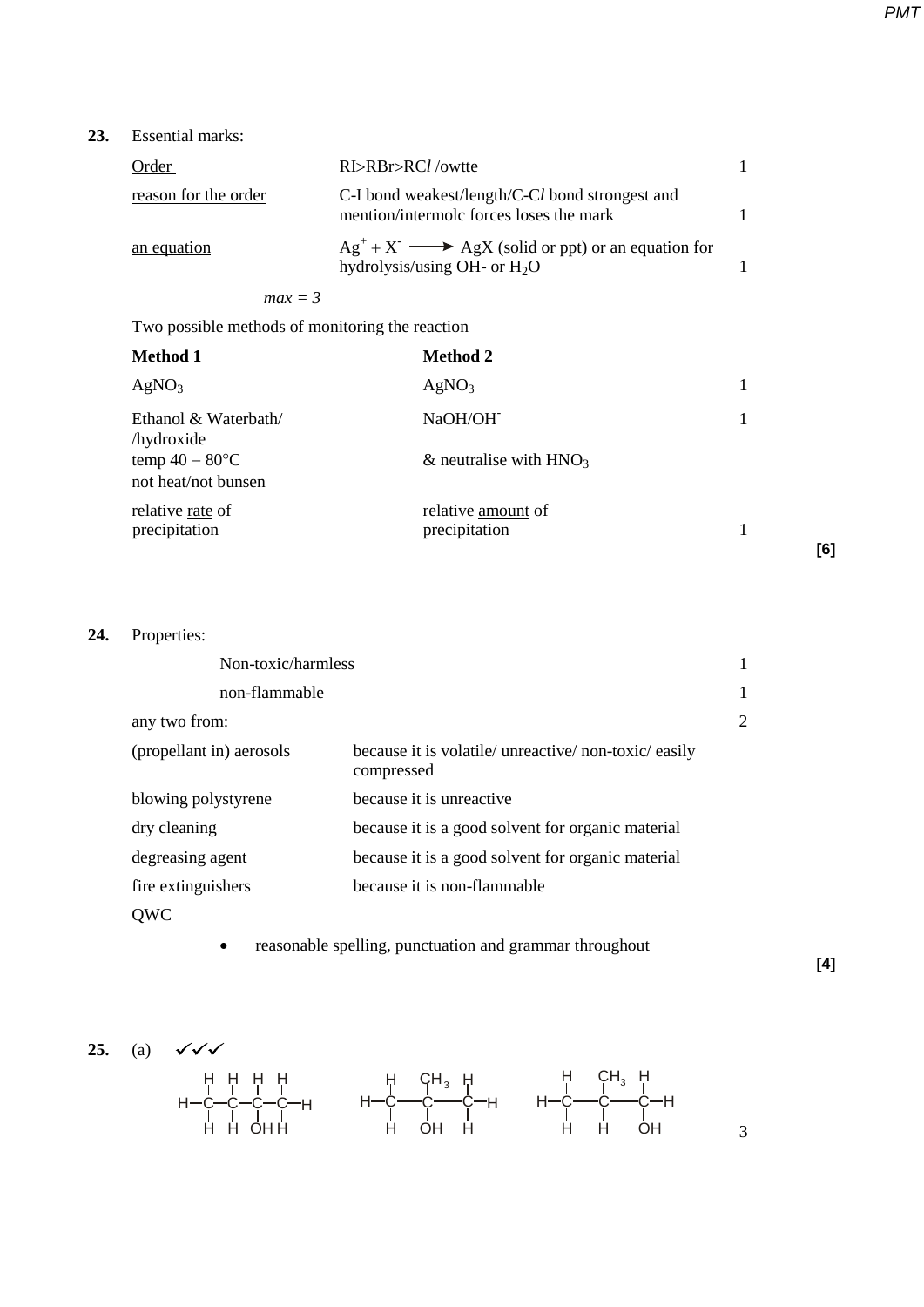|     | (b) | (i)   | orange to green/dark green/brown/black √                                    | $\mathbf{1}$   |        |
|-----|-----|-------|-----------------------------------------------------------------------------|----------------|--------|
|     |     | (ii)  | $C_4H_9OH/C_4H_{10}O + 2[O] \rightarrow C_3H_7COOH + H_2O \checkmark$       | $\overline{2}$ |        |
|     |     |       | 1 mark available for correct formula of the carboxylic acid                 |                |        |
|     |     | (iii) | Identify isomer 2-methylpropan-1-ol by appropriate<br>number/name/formula √ | $\mathbf{1}$   |        |
|     | (c) | (i)   | CH <sub>2</sub> has mass = 14, $14 \times 4 = 56$ $\checkmark$              | $\mathbf{1}$   |        |
|     |     |       | $C_4H_8$ $\checkmark$                                                       | 1              |        |
|     |     | (ii)  | $C_4H_9OH \rightarrow C_4H_8 + H_2O \checkmark$                             | 1              |        |
|     |     | (iii) | Identify butan-2-ol by appropriate number/name/formula                      | $\mathbf{1}$   |        |
|     | (d) | (i)   | $H_2SO_4$ $\checkmark$                                                      | $\mathbf{1}$   |        |
|     |     | (ii)  | $0.06 \checkmark$                                                           | $\mathbf{1}$   |        |
|     |     | (iii) | 60% $\checkmark$                                                            | $\mathbf{1}$   |        |
|     |     |       |                                                                             |                | $[14]$ |
| 26. | (a) | (i)   | alkene $\checkmark$                                                         | $\mathbf{1}$   |        |
|     |     |       | alcohol/hydroxy/hydroxyl √                                                  | $\mathbf{1}$   |        |
|     | (b) | (i)   | I = alkene & II = alcohol both are needed $\checkmark$                      | $\mathbf{1}$   |        |
|     |     | (ii)  | decolourised / colourless $\checkmark$                                      | $\mathbf{1}$   |        |
|     |     | (iii) | $\checkmark$                                                                | $\mathbf{1}$   |        |
|     |     |       | ЮÍ<br>Βr                                                                    |                |        |
|     |     |       | Br                                                                          |                |        |

(iv) **X** as shown below  $\checkmark$  1 100



HAVENUMBER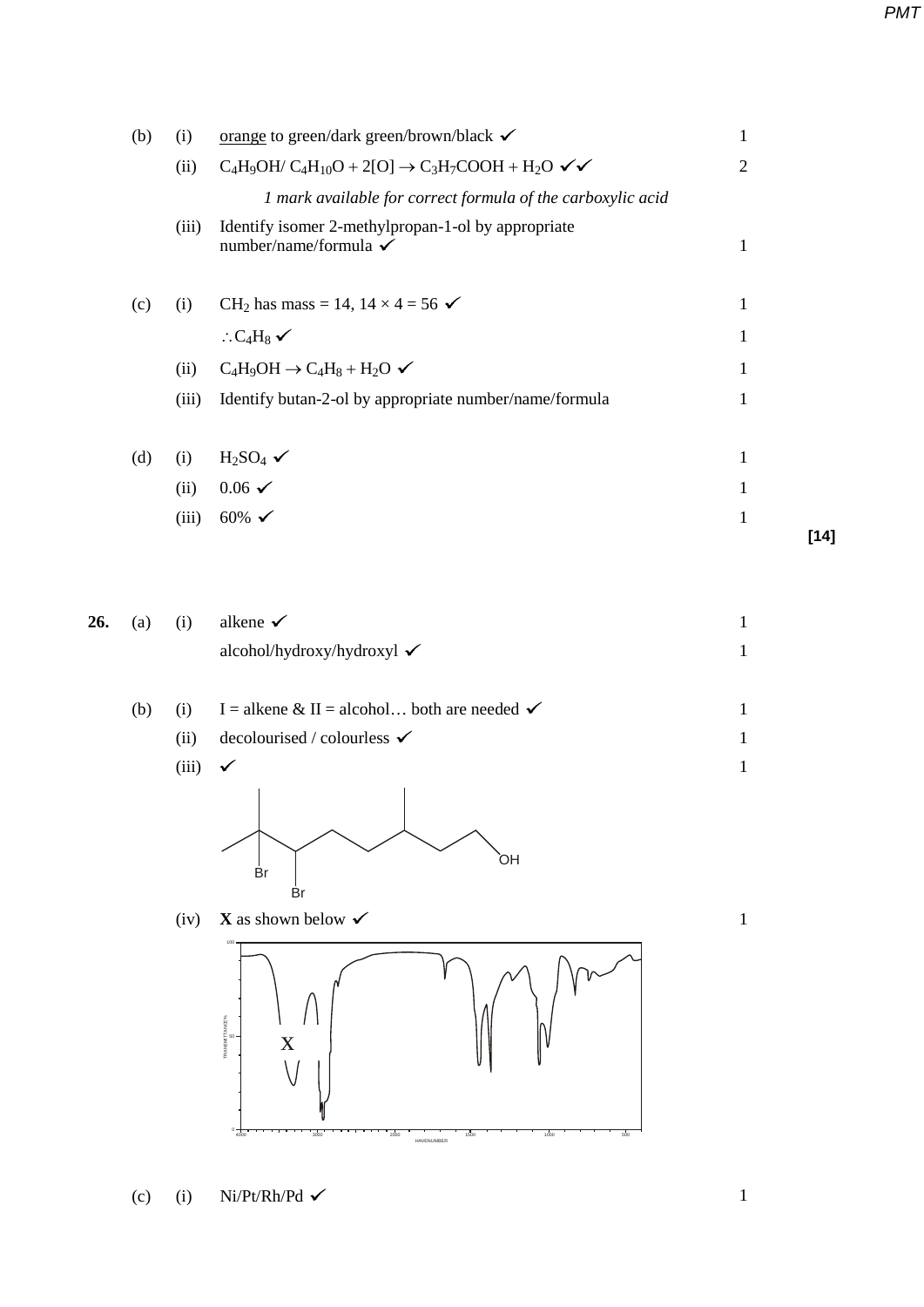|     |     | compound <b>B</b> is C <sub>10</sub> H <sub>22</sub> O $\checkmark$<br>(ii)                                                                                                              | 1              |        |
|-----|-----|------------------------------------------------------------------------------------------------------------------------------------------------------------------------------------------|----------------|--------|
|     |     | $C_{10}H_{20}O + H_2 \rightarrow C_{10}H_{22}O \blacktriangleright$<br>(iii)                                                                                                             | 1              | [9]    |
| 27. | (a) | $C_2H_5OH + 3O_2 \rightarrow 2CO_2 + 3H_2O \sqrt{\sqrt{}}$<br>$2CO2 + 3H2O$ gets 1 mark                                                                                                  | $\overline{2}$ |        |
|     | (b) | <b>Fermentation</b>                                                                                                                                                                      | 1              |        |
|     |     | $C_6H_{12}O_6 \rightarrow 2C_2H_5OH + 2CO_2$ $\checkmark$                                                                                                                                | 1              |        |
|     |     | Yeast /enzyme / temperature about 30 $\degree$ C/ batch process $\checkmark$                                                                                                             | 1              |        |
|     |     | <b>Hydration</b> of ethene. $\checkmark$                                                                                                                                                 | 1              |        |
|     |     | $C_2H_4 + H_2O \rightarrow C_2H_5OH \checkmark$                                                                                                                                          | 1              |        |
|     |     | Temp > 100 °C/Press 370 – 100 atm $/6 - 20$ MPa/phosphoric acid catalyst/<br>continuous process $\checkmark$                                                                             | 1              |        |
|     |     | Glucose is obtained from plants $\checkmark$                                                                                                                                             | 1              |        |
|     |     | Ethene is obtained from crude oil/cracking/fossil fuel $\checkmark$<br>glucose is renewable/ethene isn't $\checkmark$                                                                    | 1<br>1         |        |
|     |     | 1 mark available for <i>Quality of written communication</i> base the award<br>of the mark on the ability to communicate the essential chemistry by correct<br>use of at least two from: |                |        |
|     |     | fermentation/hydration/catalyst/renewable/sustainable/biofuel/<br>enzymes/finite/cracking $\checkmark$                                                                                   | 1              | $[12]$ |
|     |     |                                                                                                                                                                                          |                |        |

| 28. |        | (a) (i) $C_4H_{10}$ $\checkmark$          |     |
|-----|--------|-------------------------------------------|-----|
|     |        | (ii) $C_2H_5O \checkmark$                 |     |
|     |        | (iii) B and E $\checkmark$                |     |
|     |        | (iv) A and $F \checkmark$                 |     |
|     |        |                                           |     |
|     | $\sim$ | $\sim$ $\sim$ $\sim$ $\sim$ $\sim$ $\sim$ | . . |

| (b) $(C_4H_9OH \rightarrow) C_4H_8 + H_2O \checkmark$ |  |
|-------------------------------------------------------|--|
|-------------------------------------------------------|--|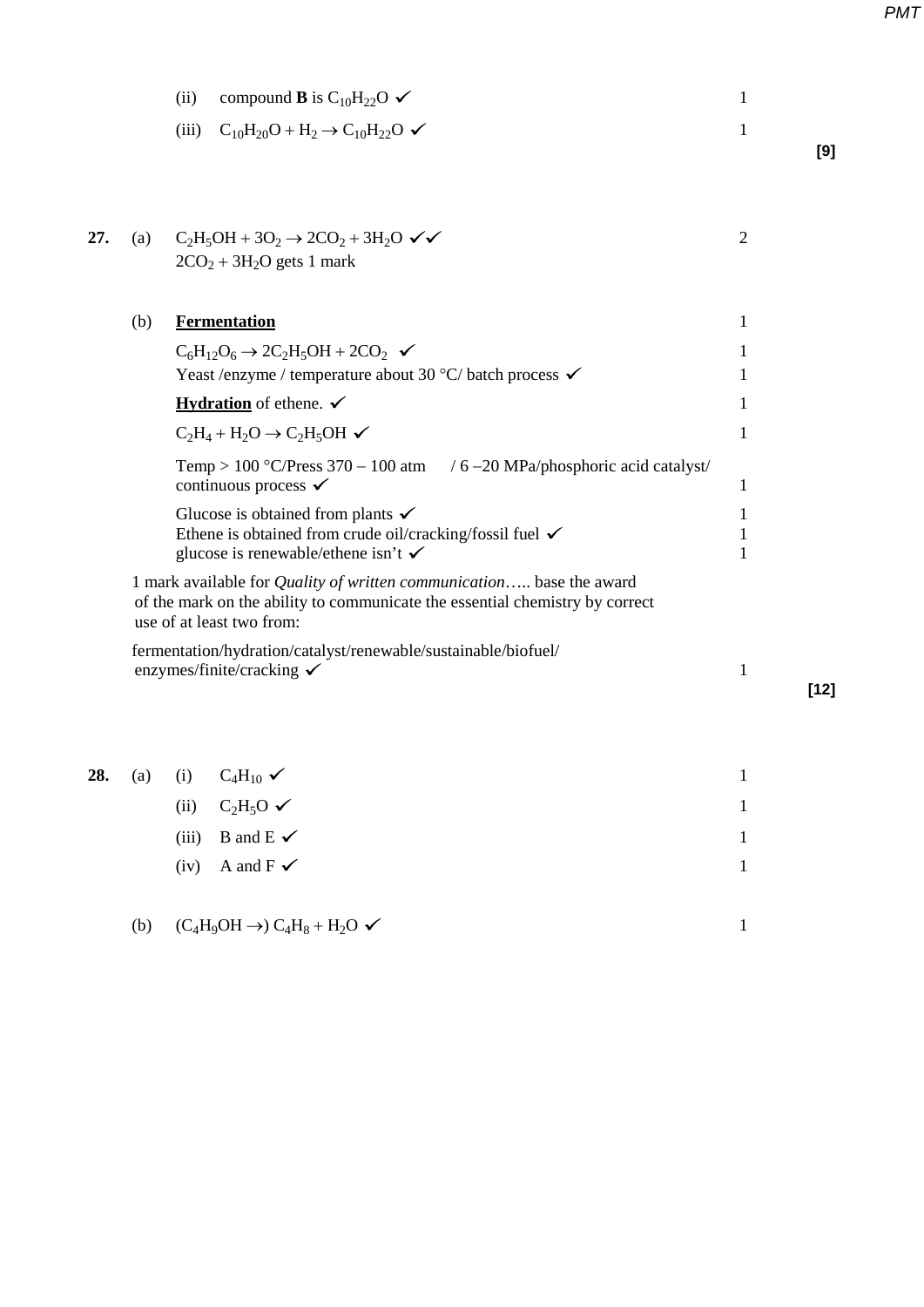